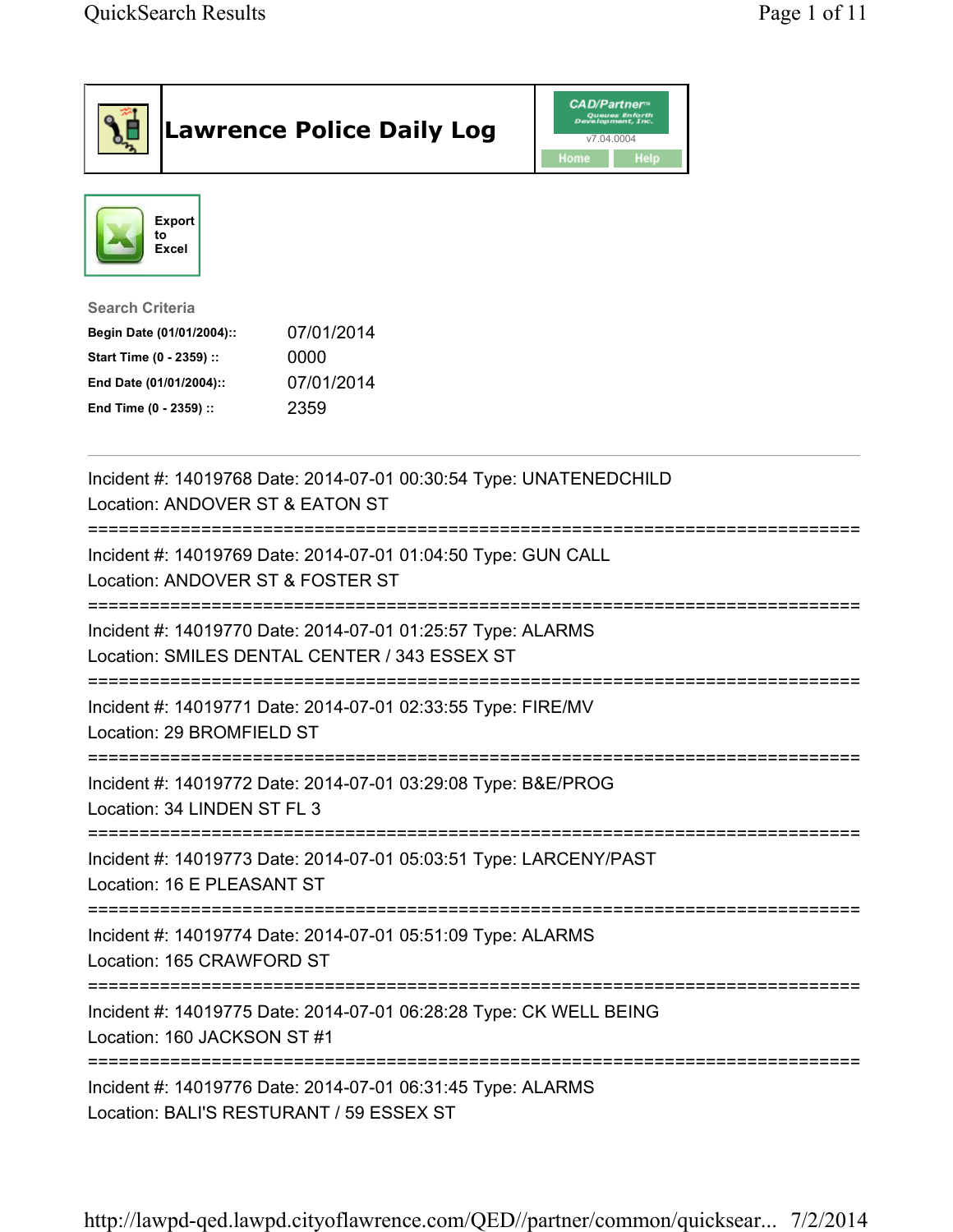=========================================================================== Incident #: 14019777 Date: 2014-07-01 06:47:48 Type: DISTURBANCE Location: 24 FARLEY ST FL 2 =========================================================================== Incident #: 14019778 Date: 2014-07-01 06:48:12 Type: SUS PERS/MV Location: 53 BAILEY ST =========================================================================== Incident #: 14019779 Date: 2014-07-01 06:57:18 Type: LARCENY/PAST Location: 25 NORRIS ST =========================================================================== Incident #: 14019780 Date: 2014-07-01 07:14:46 Type: PARK & WALK Location: BROADWAY ST & BRADFORD ST =========================================================================== Incident #: 14019781 Date: 2014-07-01 07:17:09 Type: TOW/REPOSSED Location: 458 LOWELL ST =========================================================================== Incident #: 14019782 Date: 2014-07-01 07:23:48 Type: SUS PERS/MV Location: 64 BELLEVUE ST =========================================================================== Incident #: 14019783 Date: 2014-07-01 07:40:58 Type: B&E/MV/PAST Location: 118 EXCHANGE ST =========================================================================== Incident #: 14019784 Date: 2014-07-01 08:07:54 Type: RECOV/STOL/MV Location: 17 CUSTER ST =========================================================================== Incident #: 14019785 Date: 2014-07-01 08:17:45 Type: M/V STOP Location: HAVERHILL ST & MILTON ST =========================================================================== Incident #: 14019786 Date: 2014-07-01 09:08:08 Type: MEDIC SUPPORT Location: 24 YALE ST =========================================================================== Incident #: 14019787 Date: 2014-07-01 09:23:52 Type: 209A/SERVE Location: 351 ESSEX ST #C =========================================================================== Incident #: 14019789 Date: 2014-07-01 09:25:30 Type: TOW OF M/V Location: 76 OSGOOD ST =========================================================================== Incident #: 14019788 Date: 2014-07-01 09:26:28 Type: NOISE ORD Location: 90 LOWELL ST =========================================================================== Incident #: 14019790 Date: 2014-07-01 09:29:13 Type: ANIMAL COMPL Location: 60 ABBOTT CT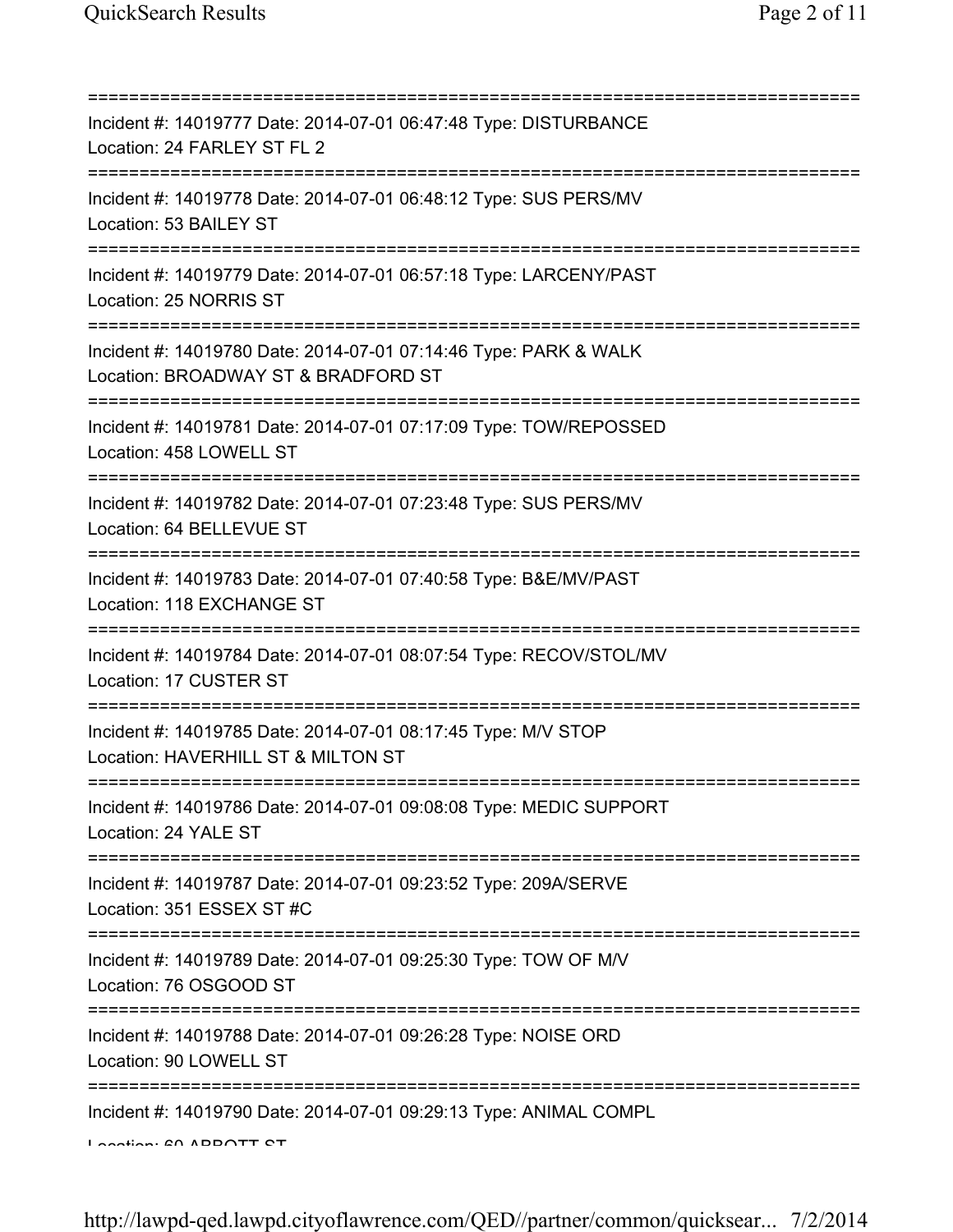=========================================================================== Incident #: 14019792 Date: 2014-07-01 09:31:51 Type: SHOTS FIRED Location: COMMUNITY DAY CHARTER / 50 PLEASANT ST =========================================================================== Incident #: 14019791 Date: 2014-07-01 09:31:56 Type: WIRE DOWN Location: DAVIS ST & FARLEY ST =========================================================================== Incident #: 14019793 Date: 2014-07-01 09:37:14 Type: 209A/SERVE Location: 21 E HAVERHILL ST =========================================================================== Incident #: 14019794 Date: 2014-07-01 09:42:48 Type: 209A/SERVE Location: 57 RESERVOIR ST =========================================================================== Incident #: 14019795 Date: 2014-07-01 09:45:34 Type: 209A/SERVE Location: 28 MELROSE ST =========================================================================== Incident #: 14019796 Date: 2014-07-01 09:49:00 Type: ALARM/BURG Location: SMITH AND NEPHEW / 100 GLENN ST =========================================================================== Incident #: 14019797 Date: 2014-07-01 09:52:40 Type: TOW OF M/V Location: 137 BAILEY ST =========================================================================== Incident #: 14019798 Date: 2014-07-01 09:52:51 Type: 209A/VIOLATION Location: 4 KENT ST =========================================================================== Incident #: 14019799 Date: 2014-07-01 09:53:13 Type: 209A/SERVE Location: 9 SUMMIT AV FL 1 =========================================================================== Incident #: 14019801 Date: 2014-07-01 09:59:53 Type: UNWANTEDGUEST Location: 225 BAILEY ST #1 =========================================================================== Incident #: 14019800 Date: 2014-07-01 10:01:21 Type: MAL DAMAGE Location: 649 ESSEX ST =========================================================================== Incident #: 14019802 Date: 2014-07-01 10:06:04 Type: INVEST CONT Location: 349 ESSEX ST =========================================================================== Incident #: 14019803 Date: 2014-07-01 10:27:26 Type: DETAIL Location: MYRTLE ST & SPRUCE ST =========================================================================== Incident #: 14019804 Date: 2014-07-01 10:30:41 Type: 209A/SERVE Location: 187 ARLINGTON ST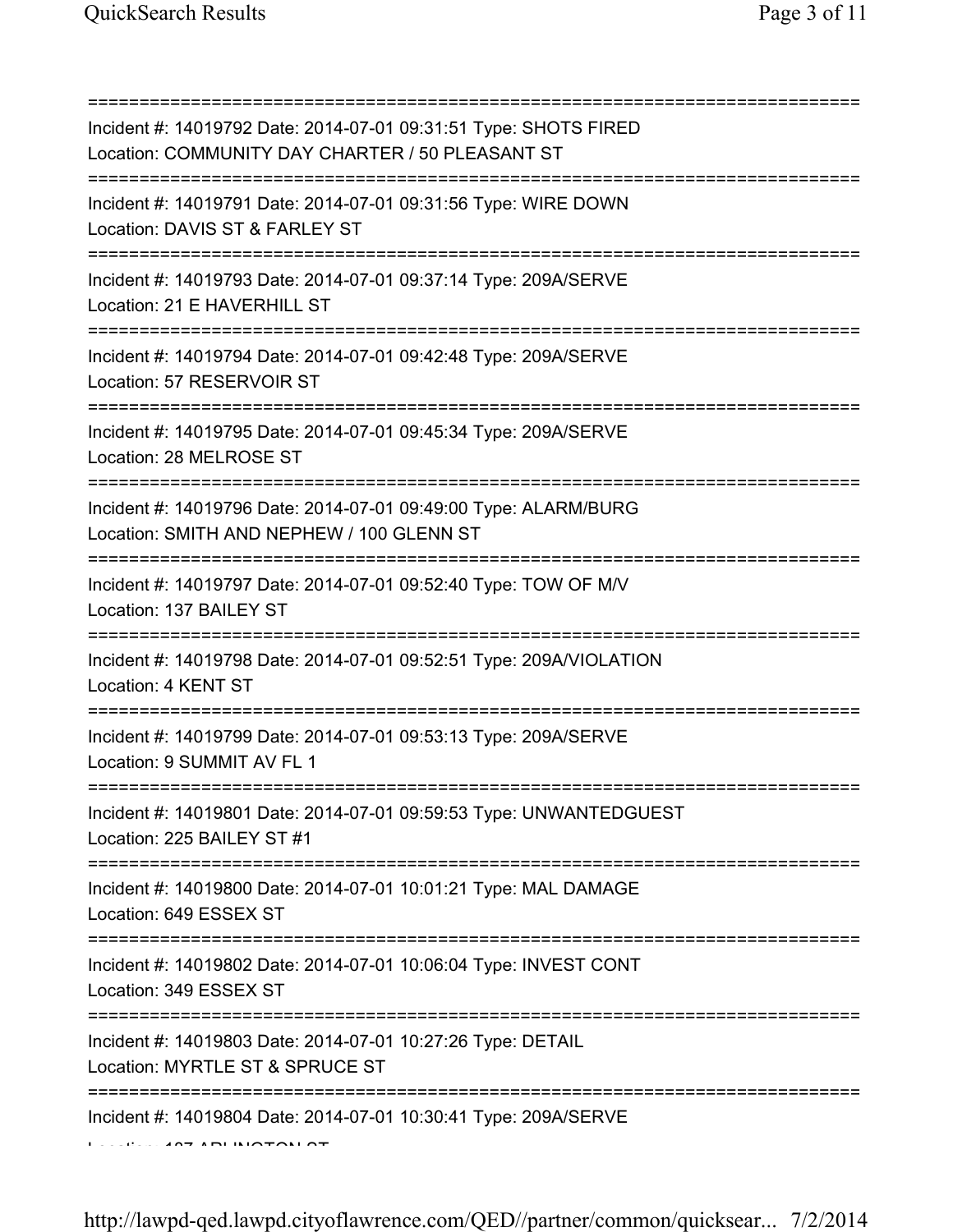=========================================================================== Incident #: 14019805 Date: 2014-07-01 10:37:30 Type: 209A/SERVE Location: 197 MT VERNON ST =========================================================================== Incident #: 14019806 Date: 2014-07-01 10:41:39 Type: INVEST CONT Location: 396 MARKET ST =========================================================================== Incident #: 14019807 Date: 2014-07-01 10:47:01 Type: ANIMAL COMPL Location: LAWRENCE GENERAL HOSPITAL / 1 GENERAL ST =========================================================================== Incident #: 14019808 Date: 2014-07-01 10:52:14 Type: DISTURBANCE Location: 9 MERRIMACK ST =========================================================================== Incident #: 14019809 Date: 2014-07-01 10:55:10 Type: B&E/MV/ATTEMP Location: 48 UNION ST #2 =========================================================================== Incident #: 14019810 Date: 2014-07-01 11:08:24 Type: SHOPLIFTING Location: BAY STATE DISCOUNT / 295 ESSEX ST =========================================================================== Incident #: 14019811 Date: 2014-07-01 11:13:51 Type: 209A/SERVE Location: 157 SALEM ST =========================================================================== Incident #: 14019812 Date: 2014-07-01 11:14:43 Type: B&E/ATTEMPY Location: 330 HOWARD ST =========================================================================== Incident #: 14019814 Date: 2014-07-01 11:22:33 Type: INVEST CONT Location: 10 DIAMOND ST =========================================================================== Incident #: 14019813 Date: 2014-07-01 11:23:20 Type: M/V STOP Location: 2 APPLETON ST =========================================================================== Incident #: 14019816 Date: 2014-07-01 11:24:03 Type: SUS PERS/MV Location: SUPER LIQUORS / 35 S BROADWAY =========================================================================== Incident #: 14019815 Date: 2014-07-01 11:24:13 Type: 209A/SERVE Location: 11 DANA ST =========================================================================== Incident #: 14019817 Date: 2014-07-01 11:34:48 Type: SUS PERS/MV Location: BROADWAY & HAVERHILL ST =========================================================================== Incident #: 14019818 Date: 2014-07-01 11:35:18 Type: 209A/SERVE Location: 24 FARLEY ST #3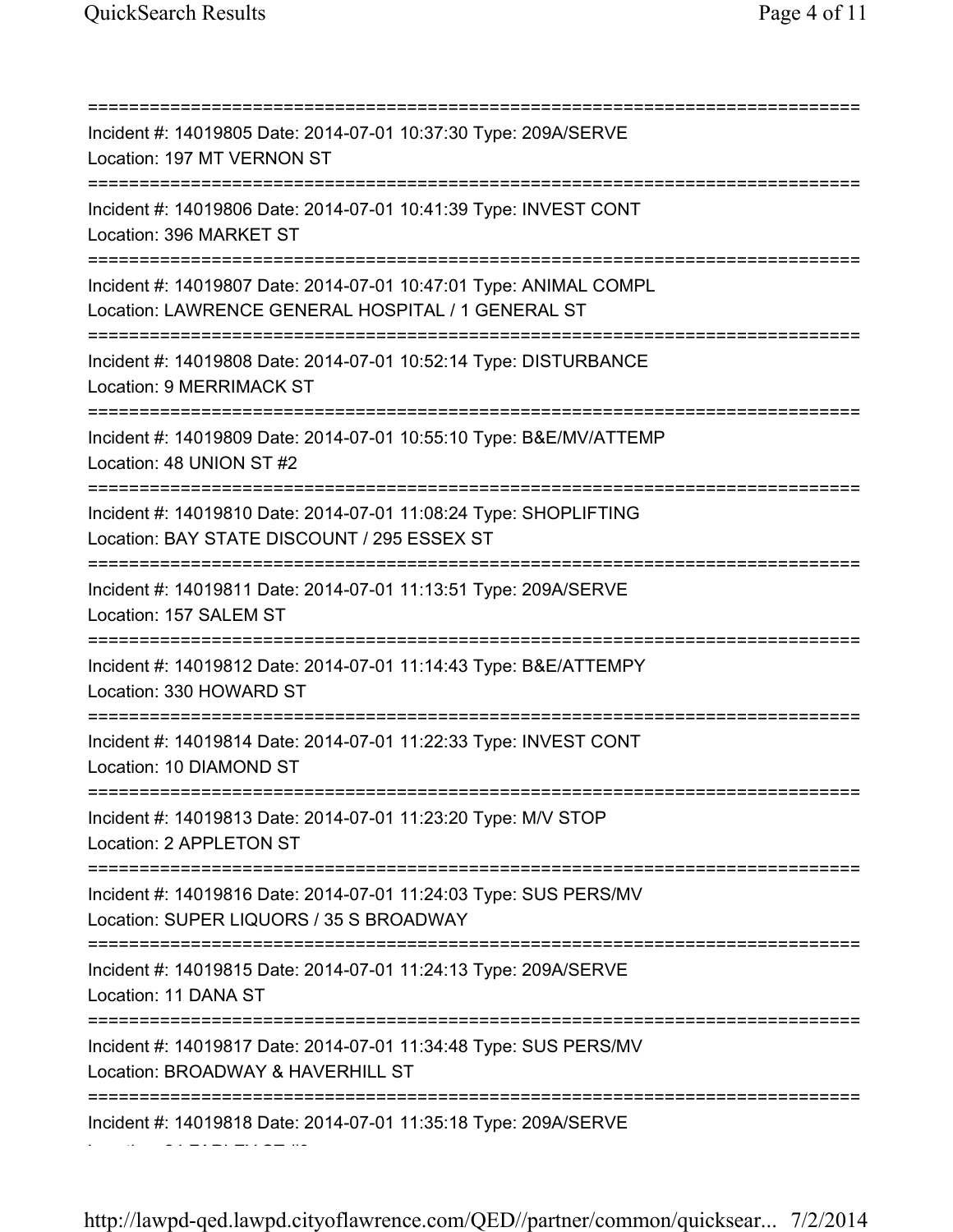=========================================================================== Incident #: 14019819 Date: 2014-07-01 11:45:31 Type: DRUG VIO Location: FERRY ST & WILBUR ST =========================================================================== Incident #: 14019820 Date: 2014-07-01 11:49:47 Type: 209A/SERVE Location: 5 LEROY AV #1 =========================================================================== Incident #: 14019821 Date: 2014-07-01 11:57:55 Type: 209A/SERVE Location: 48 HOLLY ST =========================================================================== Incident #: 14019822 Date: 2014-07-01 11:58:22 Type: RECOV/STOL/MV Location: CLADDAGH PUB / 399 CANAL ST =========================================================================== Incident #: 14019824 Date: 2014-07-01 12:00:36 Type: 209A/SERVE Location: 12 PORTLAND ST =========================================================================== Incident #: 14019823 Date: 2014-07-01 12:03:30 Type: B&E/PROG Location: AMES ST & WATER ST =========================================================================== Incident #: 14019825 Date: 2014-07-01 12:09:57 Type: DISTURBANCE Location: PEOPLE UNITED / 10 S BROADWAY =========================================================================== Incident #: 14019826 Date: 2014-07-01 12:25:10 Type: DRUG VIO Location: 112 MARSTON ST =========================================================================== Incident #: 14019827 Date: 2014-07-01 12:35:26 Type: LARCENY/PAST Location: 42 KENDRICK ST =========================================================================== Incident #: 14019828 Date: 2014-07-01 12:41:41 Type: 209A/SERVE Location: 92 MARKET ST =========================================================================== Incident #: 14019829 Date: 2014-07-01 12:45:41 Type: SUS PERS/MV Location: 3 BOSTON ST =========================================================================== Incident #: 14019830 Date: 2014-07-01 12:48:28 Type: AUTO ACC/NO PI Location: BRADFORD ST & BROADWAY =========================================================================== Incident #: 14019831 Date: 2014-07-01 12:55:36 Type: AUTO ACC/PED Location: 656 ESSEX ST =========================================================================== Incident #: 14019832 Date: 2014-07-01 13:01:32 Type: UNWANTEDGUEST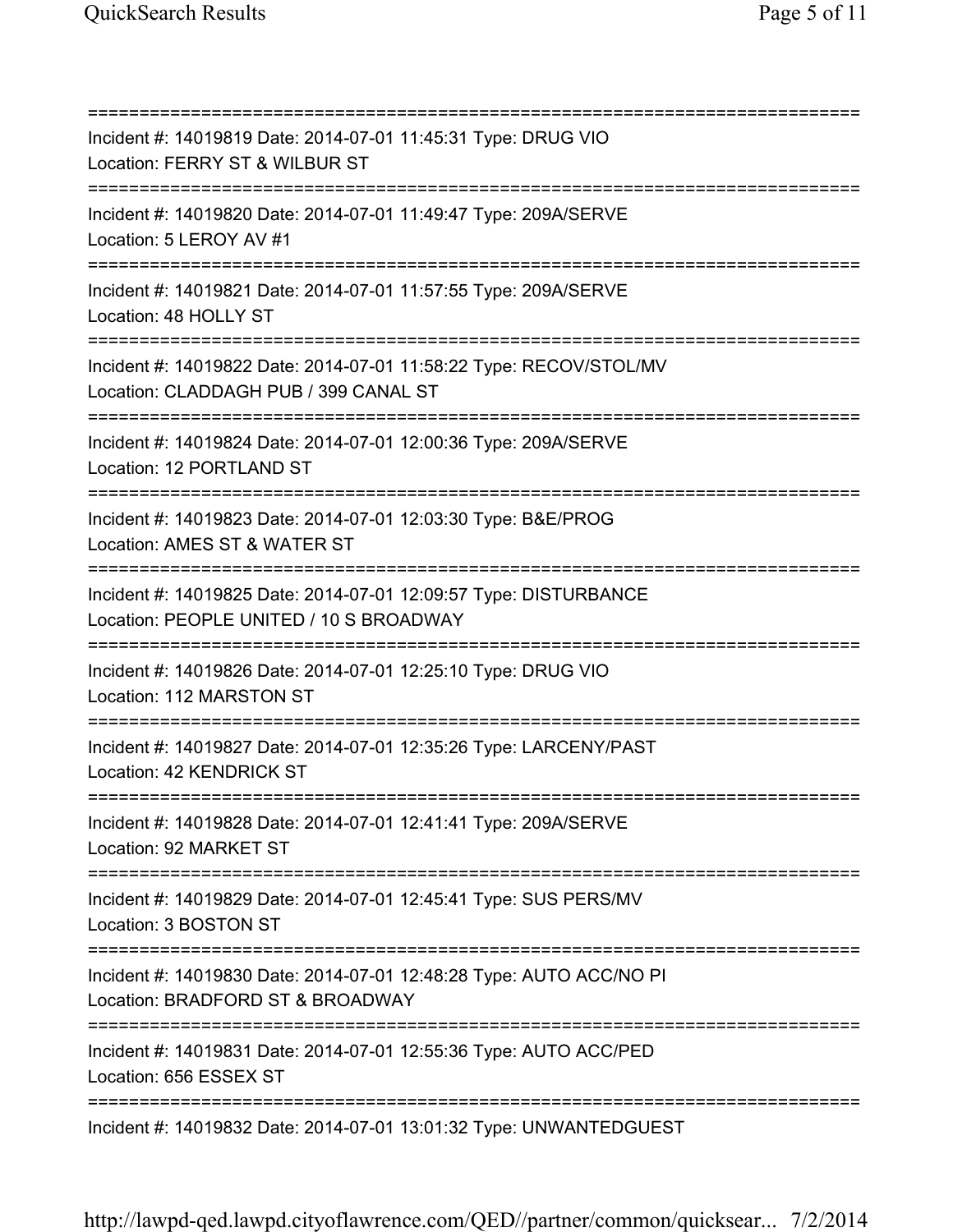=========================================================================== Incident #: 14019833 Date: 2014-07-01 13:10:17 Type: SUICIDE ATTEMPT Location: 212 S UNION ST #D =========================================================================== Incident #: 14019834 Date: 2014-07-01 13:27:36 Type: SUICIDE ATTEMPT Location: 9 WAYNE ST =========================================================================== Incident #: 14019835 Date: 2014-07-01 13:32:24 Type: AUTO ACC/NO PI Location: 366 BROADWAY =========================================================================== Incident #: 14019836 Date: 2014-07-01 13:45:15 Type: ALARM/BURG Location: 8 DANFORTH ST =========================================================================== Incident #: 14019837 Date: 2014-07-01 13:55:49 Type: A&B PAST Location: PUEBLO SUPERMARKET / 309 PARK ST =========================================================================== Incident #: 14019838 Date: 2014-07-01 14:00:38 Type: HIT & RUN M/V Location: 700 ESSEX ST =========================================================================== Incident #: 14019839 Date: 2014-07-01 14:12:11 Type: CK WELL BEING Location: 479 S BROADWAY #UNIT 5 =========================================================================== Incident #: 14019840 Date: 2014-07-01 14:34:48 Type: LOST PROPERTY Location: 15 STATE ST =========================================================================== Incident #: 14019841 Date: 2014-07-01 14:50:23 Type: SUS PERS/MV Location: 3 BOSTON ST =========================================================================== Incident #: 14019842 Date: 2014-07-01 15:03:25 Type: DRUG VIO Location: BOWDOIN ST & S BROADWAY =========================================================================== Incident #: 14019843 Date: 2014-07-01 15:25:09 Type: AUTO ACC/UNK PI Location: LAWRENCE GENERAL HOSPITAL / 1 GENERAL ST =========================================================================== Incident #: 14019844 Date: 2014-07-01 15:28:14 Type: MAL DAMAGE Location: 35 HANCOCK ST =========================================================================== Incident #: 14019845 Date: 2014-07-01 15:37:21 Type: THREATS Location: 19 BROOK ST #APT1 =========================================================================== Incident #: 14019846 Date: 2014-07-01 15:42:12 Type: AUTO ACC/NO PI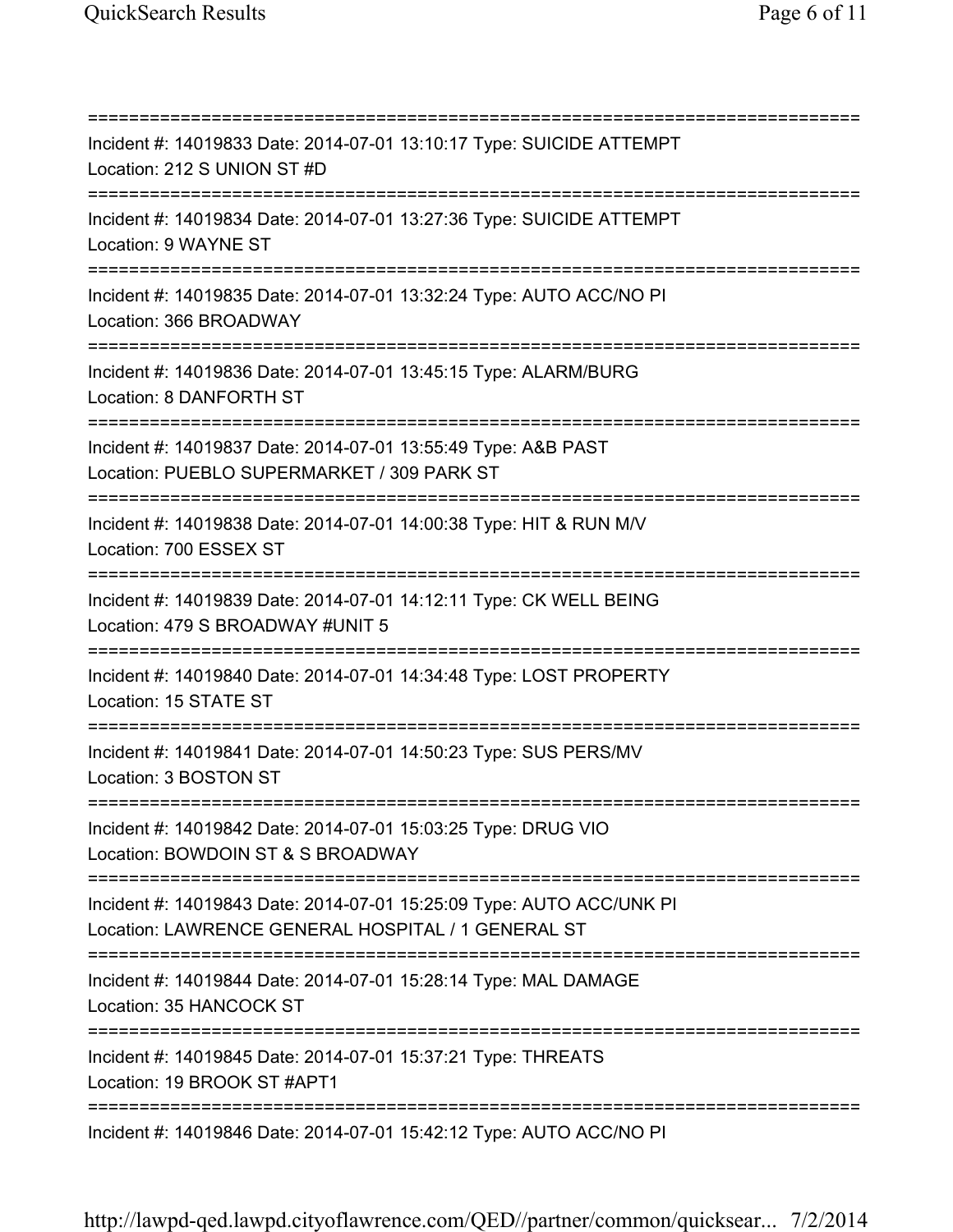| Location: MERRIMACK ST & S UNION ST<br>===============================                                      |
|-------------------------------------------------------------------------------------------------------------|
| Incident #: 14019847 Date: 2014-07-01 15:59:35 Type: MAL DAMAGE<br>Location: 40 SUMMER ST                   |
| Incident #: 14019848 Date: 2014-07-01 16:06:21 Type: M/V STOP<br>Location: LOWER DOUBLE DECKER              |
| Incident #: 14019849 Date: 2014-07-01 16:19:25 Type: INVESTIGATION<br>Location: 4 KENT ST                   |
| Incident #: 14019850 Date: 2014-07-01 16:27:01 Type: 209A/SERVE<br>Location: 5 LEROY AV                     |
| Incident #: 14019851 Date: 2014-07-01 16:32:00 Type: ALARM/BURG<br>Location: PAZMINO RESD / 43 HAMLET ST    |
| Incident #: 14019852 Date: 2014-07-01 16:34:51 Type: STOL/MV/PAS<br>Location: 49 OSGOOD ST #ST              |
| Incident #: 14019853 Date: 2014-07-01 16:46:11 Type: SUS PERS/MV<br>Location: 20-22 BUTLER ST FL 3          |
| Incident #: 14019854 Date: 2014-07-01 16:49:28 Type: 209A/VIOLATION<br>Location: 4 KENT ST                  |
| Incident #: 14019855 Date: 2014-07-01 16:58:14 Type: WIRE DOWN<br>Location: DAVIS ST & FARLEY ST            |
| Incident #: 14019856 Date: 2014-07-01 17:15:10 Type: RECOV/STOL/MV<br>Location: 96 KNOX ST                  |
| Incident #: 14019857 Date: 2014-07-01 17:17:48 Type: ALARM/HOLD<br>Location: 120 LEXINGTON ST               |
| Incident #: 14019858 Date: 2014-07-01 17:24:33 Type: ADMININSTR<br>Location: MUNICIPAL GARAGE / 0 AUBURN ST |
| Incident #: 14019859 Date: 2014-07-01 17:39:47 Type: AUTO ACC/NO PI<br>Location: COMMON ST & HAMPSHIRE ST   |
| Incident #: 11010000 Deta: 0011 07 01 17:51:00 Tune: DICODDEDI V                                            |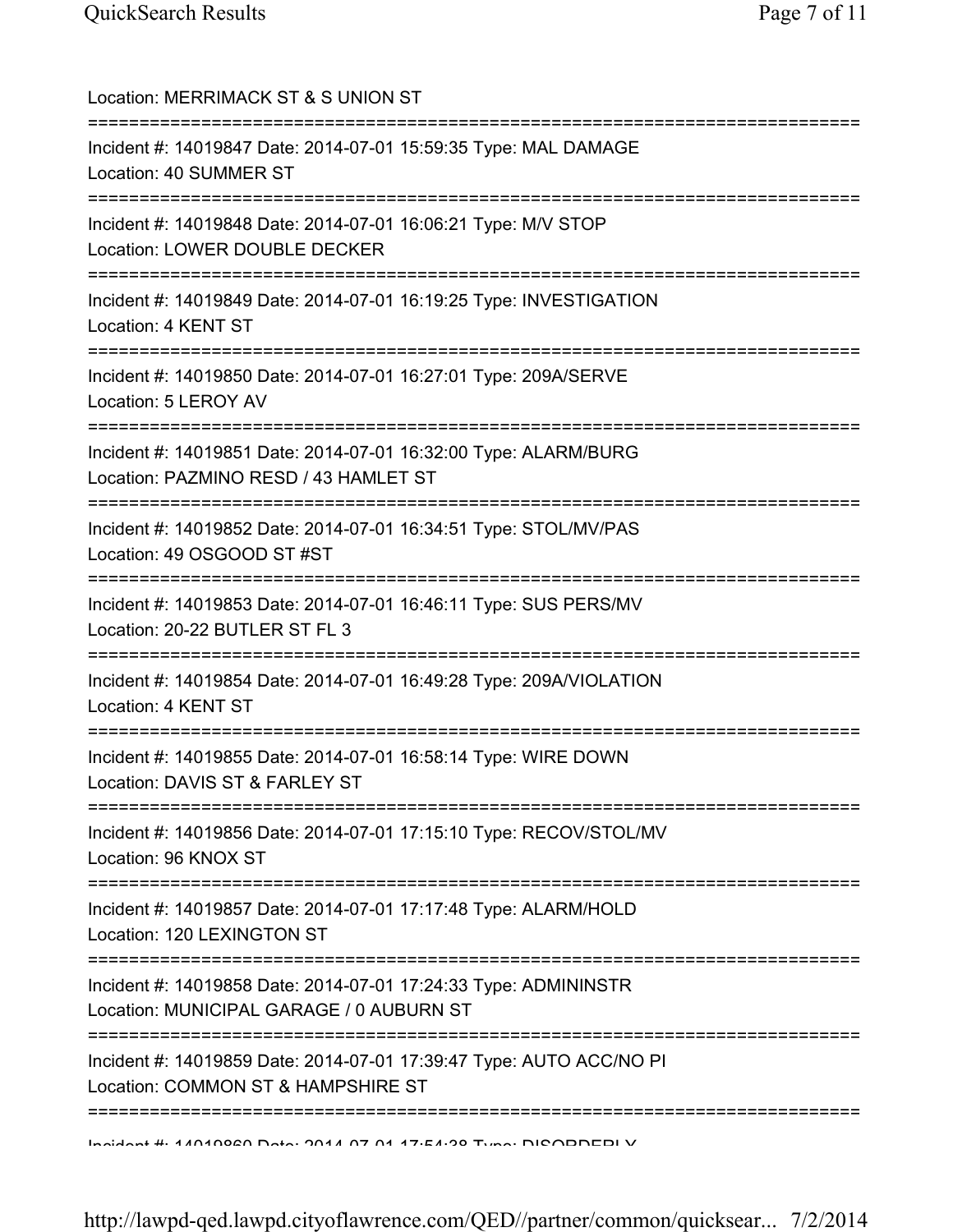Location: 75 MANCHESTER ST =========================================================================== Incident #: 14019861 Date: 2014-07-01 17:56:23 Type: ROBBERY UNARM Location: WALK-IN / BENNINGTON ST & PARK ST =========================================================================== Incident #: 14019862 Date: 2014-07-01 17:57:51 Type: NOISE ORD Location: 19 DANA ST =========================================================================== Incident #: 14019863 Date: 2014-07-01 17:58:24 Type: PARK & WALK Location: BROADWAY =========================================================================== Incident #: 14019864 Date: 2014-07-01 18:03:03 Type: SUS PERS/MV Location: MCDONALDS / 50 BROADWAY =========================================================================== Incident #: 14019865 Date: 2014-07-01 18:04:32 Type: AUTO ACC/PI Location: BOXFORD ST & FOSTER ST =========================================================================== Incident #: 14019866 Date: 2014-07-01 18:11:38 Type: UNWANTEDGUEST Location: 55 HAWLEY ST FL 3 =========================================================================== Incident #: 14019867 Date: 2014-07-01 18:29:55 Type: NOISE ORD Location: EMMETT ST & NEWTON ST =========================================================================== Incident #: 14019868 Date: 2014-07-01 18:36:01 Type: VIO CITY ORD Location: LAWRENCE ST & MYRTLE ST =========================================================================== Incident #: 14019869 Date: 2014-07-01 18:58:46 Type: UNKNOWN PROB Location: 65 CHESTER ST =========================================================================== Incident #: 14019870 Date: 2014-07-01 19:00:20 Type: TOW OF M/V Location: EMMETT ST & KINGSTON ST =========================================================================== Incident #: 14019871 Date: 2014-07-01 19:24:57 Type: AUTO ACC/NO PI Location: 478 LOWELL ST =========================================================================== Incident #: 14019872 Date: 2014-07-01 19:42:12 Type: ALARM/BURG Location: SPRINT / 160 WINTHROP AV =========================================================================== Incident #: 14019873 Date: 2014-07-01 19:58:51 Type: DOMESTIC/PROG Location: 47 S BOWDOIN ST ===========================================================================  $\overline{11}$  in a solonger bill on a date of an  $\overline{14}$  type: Alarmonium of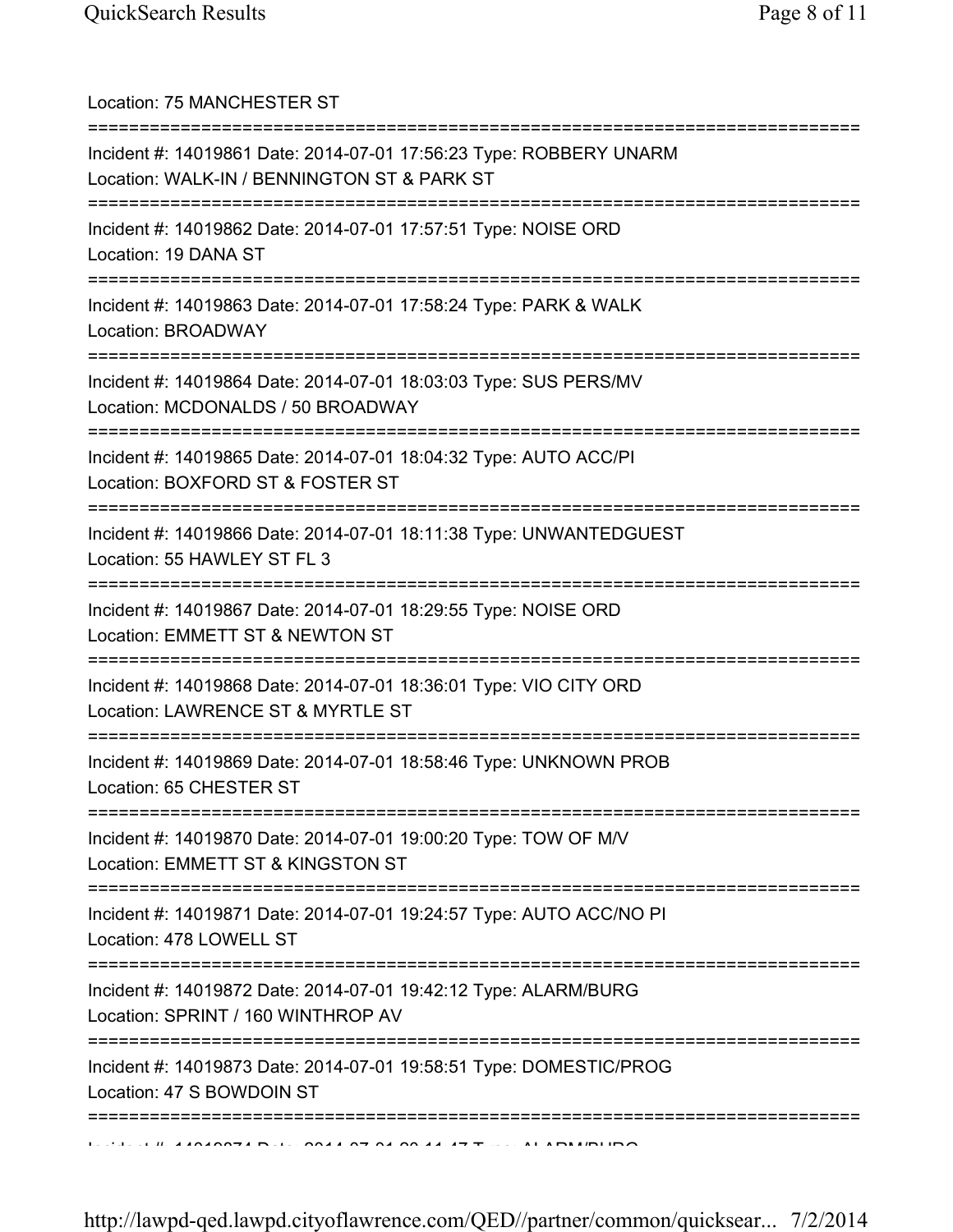Location: LAWRENCE BOYS + GIRLS CLUB / 136 WATER ST =========================================================================== Incident #: 14019875 Date: 2014-07-01 20:23:08 Type: SUS PERS/MV Location: ALDER ST & BASSWOOD ST =========================================================================== Incident #: 14019876 Date: 2014-07-01 20:27:02 Type: BUILDING CHK Location: 380 LOWELL ST =========================================================================== Incident #: 14019877 Date: 2014-07-01 20:28:45 Type: EXTRA SURVEIL Location: 3 W LOWELL ST =========================================================================== Incident #: 14019878 Date: 2014-07-01 20:32:11 Type: SUS PERS/MV Location: HILLSIDE AV & HAVERHILL ST =========================================================================== Incident #: 14019879 Date: 2014-07-01 20:34:19 Type: DISORDERLY Location: WILLOUGHBY ST =========================================================================== Incident #: 14019880 Date: 2014-07-01 20:42:45 Type: B&E/PROG Location: 12 AMES ST =========================================================================== Incident #: 14019881 Date: 2014-07-01 20:44:42 Type: SHOPLIFTING Location: FERNANDO'S SUPERMARKET / 354 BROADWAY =========================================================================== Incident #: 14019882 Date: 2014-07-01 21:02:36 Type: SUS PERS/MV Location: SAINTS PETER & PAUL PARISH / 125 CHESTNUT ST =========================================================================== Incident #: 14019883 Date: 2014-07-01 21:11:48 Type: SUS PERS/MV Location: 9 WHITMAN ST =========================================================================== Incident #: 14019884 Date: 2014-07-01 21:15:32 Type: DISTURBANCE Location: 80 MELVIN ST =========================================================================== Incident #: 14019885 Date: 2014-07-01 21:35:10 Type: M/V STOP Location: PARKER ST & SALEM ST =========================================================================== Incident #: 14019886 Date: 2014-07-01 21:45:09 Type: ROBBERY ARMED Location: JACKSON ST & PARK ST =========================================================================== Incident #: 14019887 Date: 2014-07-01 21:51:50 Type: FIGHT Location: 17 BEDFORD ST =========================================================================== Incident #: 14019888 Date: 2014 07 01 22:08:59 Type: NOISE ORD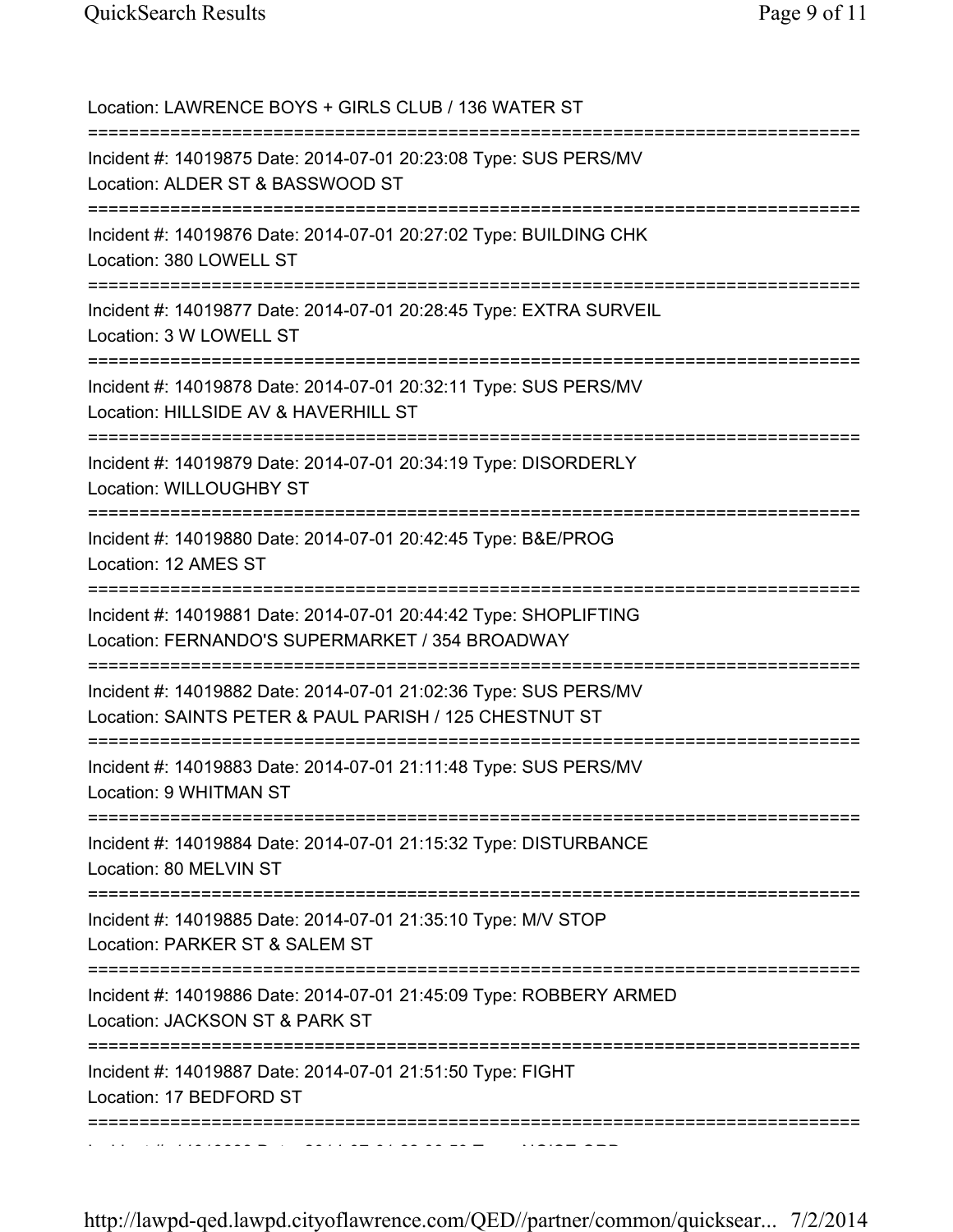Location: 76 SALEM ST =========================================================================== Incident #: 14019889 Date: 2014-07-01 22:37:25 Type: M/V STOP Location: BROADWAY & HAVERHILL ST =========================================================================== Incident #: 14019890 Date: 2014-07-01 22:39:32 Type: THREATS Location: 370 BROADWAY =========================================================================== Incident #: 14019891 Date: 2014-07-01 22:40:25 Type: STOL/MV/PAS Location: MARKET ST & S UNION ST =========================================================================== Incident #: 14019892 Date: 2014-07-01 22:41:59 Type: DOMESTIC/PAST Location: 98 FARNHAM ST =========================================================================== Incident #: 14019893 Date: 2014-07-01 22:48:26 Type: DISTURBANCE Location: 50 PROSPECT ST =========================================================================== Incident #: 14019894 Date: 2014-07-01 22:49:55 Type: LOUD NOISE Location: 400 S BROADWAY =========================================================================== Incident #: 14019896 Date: 2014-07-01 22:57:57 Type: NOISE ORD Location: AMES ST & YALE ST =========================================================================== Incident #: 14019895 Date: 2014-07-01 22:59:04 Type: STOL/MV/PAS Location: BRUCE ST & ERVING AV =========================================================================== Incident #: 14019897 Date: 2014-07-01 23:09:17 Type: EXTRA SURVEIL Location: 88 HAVERHILL ST =========================================================================== Incident #: 14019898 Date: 2014-07-01 23:15:04 Type: M/V STOP Location: LAWRENCE ST & LOWELL ST =========================================================================== Incident #: 14019899 Date: 2014-07-01 23:29:48 Type: DOMESTIC/PROG Location: 60 CAMDEN ST =========================================================================== Incident #: 14019900 Date: 2014-07-01 23:30:03 Type: ASSSIT OTHER PD Location: 380 BROADWAY =========================================================================== Incident #: 14019902 Date: 2014-07-01 23:33:15 Type: STOL/MV/PAS Location: 66 HAMPSHIRE ST ===========================================================================